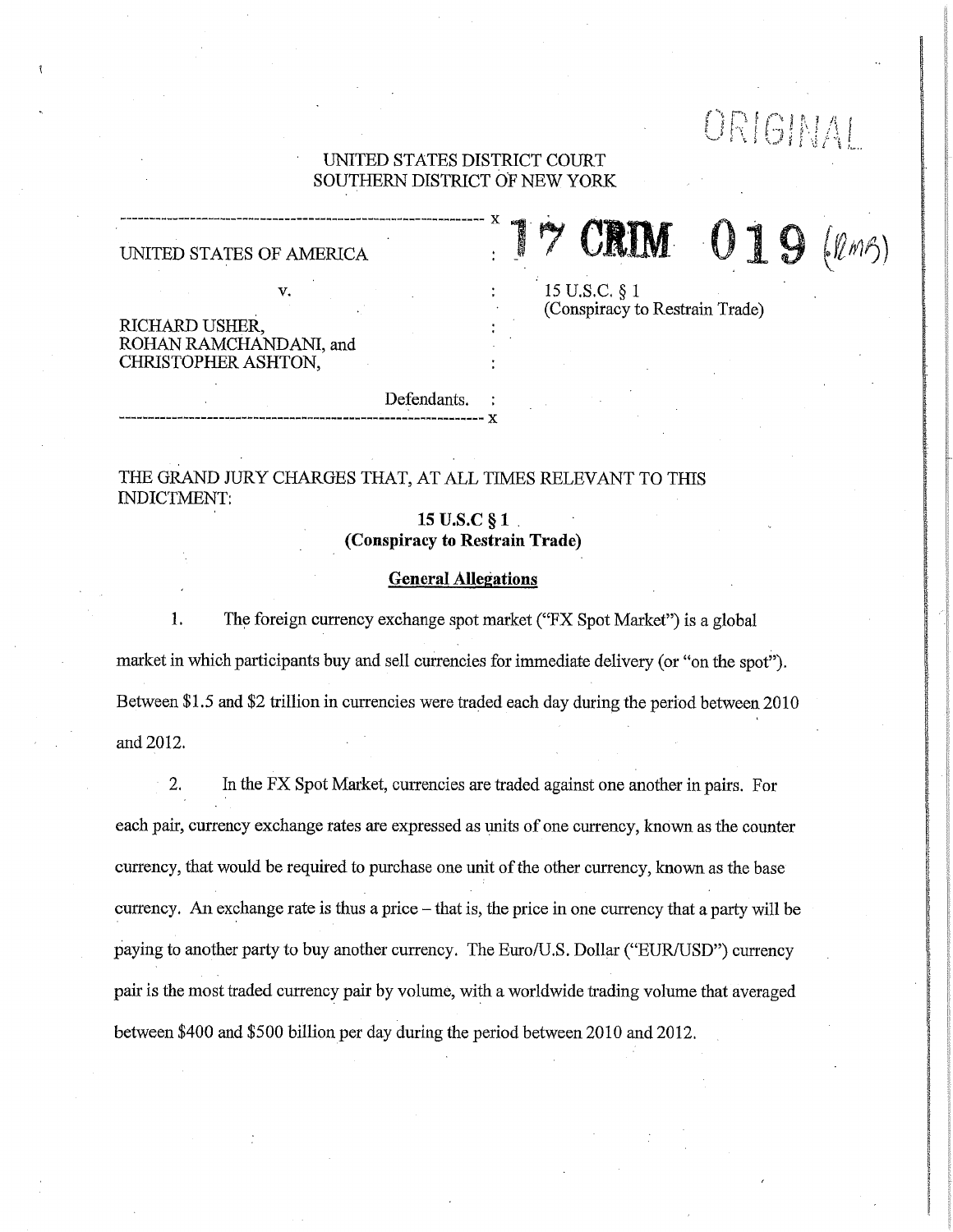3. Unlike in many stock markets, there is no single, official exchange in the FX Spot Market that facilitates the trading of one currency for another. Instead, the FX Spot Market is an over-the-counter market, meaning that customers trade directly with dealers. Dealers are financial institutions that stand ready to fill orders to buy or sell the major world currencies upon the request of market participants, which include other dealers, corporations, money managers, insurance companies, governments, central banks, pension funds, hedge funds, and investment companies,

4. When quoting a price to a potential customer, a dealer may provide its price to buy the currency (its bid), its price to sell the currency (its offer or ask), or both. When filling a customer order, a dealer either buys the currency that the customer wants to sell, or sells the currency that the customer wants to buy — thus, the dealer serves not as a broker, but as the counterparty to the transaction.

5. Dealers employ traders to perform functions relevant to a dealer's role in the FX Spot Market including, but not limited to, monitoring market information, quoting prices to potential customers, buying and selling currencies to fill orders, and engaging in proprietary trading, that is, trading on the bank's own account as a form of currency speculation. At many dealers, including those relevant here, traders were assigned one or more currency pairs and were responsible for making profits and avoiding losses in those books of business. In general, a trader seeks to book profit on his trades, including customer orders, by selling a currency at a price that is higher than the price at which the trader acquired that currency, or by buying a currency at a price that is lower than the price at which the dealer sold that currency, and booking the difference in his currency portfolio.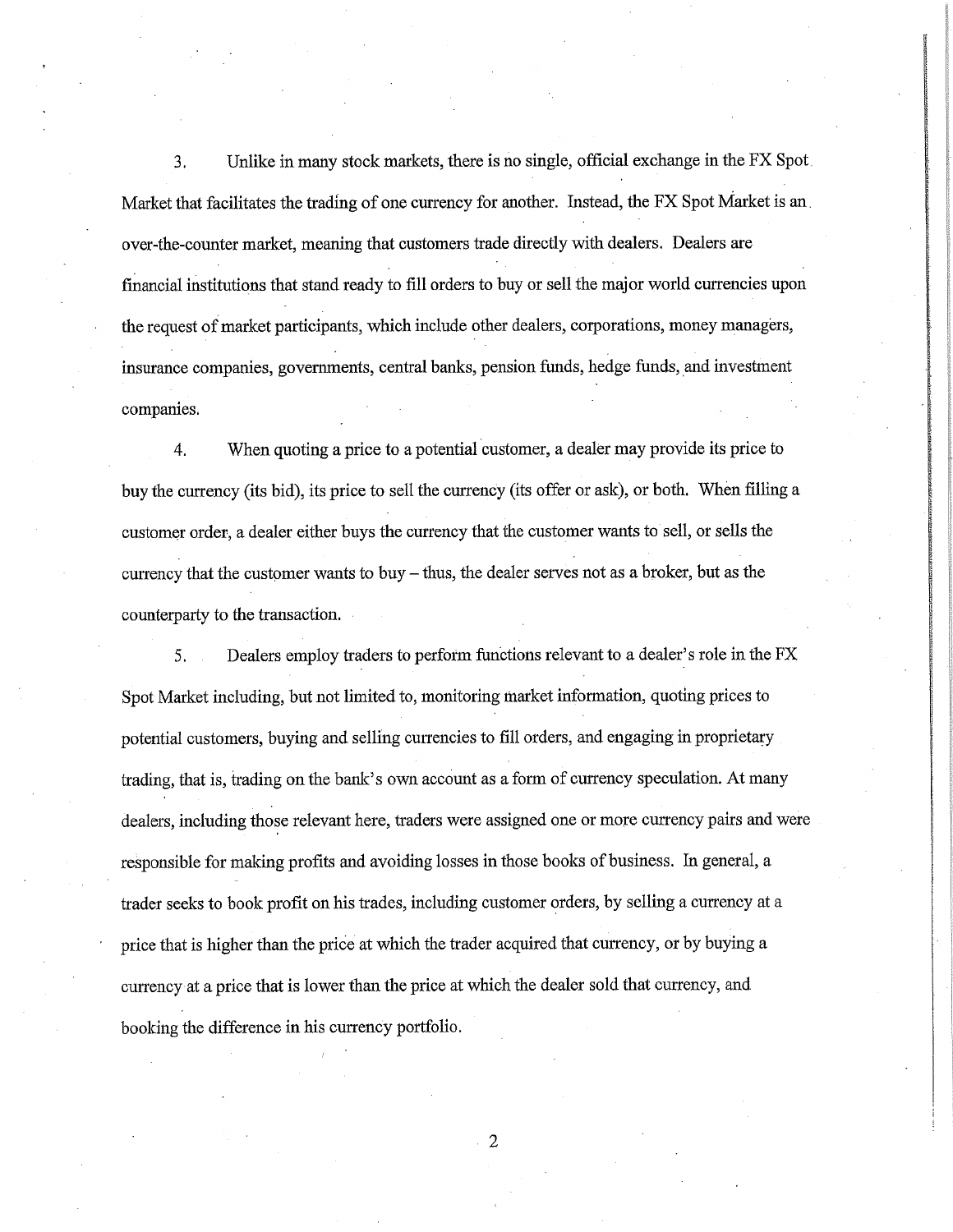6. An important part of a trader's responsibility is risk management. BUR/USD exchange rates can fluctuate rapidly, often from second to second. A trader who has purchased a currency and continues to hold it (long) or has sold a currency that he does not own (short) is at risk that the price will quickly move in an unfavorable direction, causing him a loss in his currency portfolio. Traders must therefore strategically manage their risk positions in a particular currency by buying or selling when price is favorable, or by holding risk in anticipation of a favorable movement in price, with the ultimate goal of making profit and avoiding loss.

7. Traders find liquidity — that is, a source of currency that is ready to be bought or sold – through the interdealer market, also known as the interbank market. The interdealer market is a virtual marketplace in which dealers post prices and trade currencies, most often through electronic platforms hosted by third parties, and also through interdealer brokers.

8. For EUR/USD, Electronic Broking Services ("EBS") was the electronic platform most widely used by traders during the relevant period. EBS is an electronic exchange on which traders anonymously post prices and volumes at which they are willing to buy or sell. On the EBS interface, prices are arrayed according to the highest price any trader has posted to buy (bid) and the lowest price that any trader has posted to sell (offer). Prices are set through the interplay of traders' competing bids, offers, and completed trades. The highest bid price will move lower if trading exhausts the volume of currency available at that price; the lowest offer price will move higher if trading exhausts the volume of currency available at that price. In addition, the highest bid price will move higher (or the lowest offer price will move lower) if better prices are quoted by other traders. Thus, in essence, EUR/USD prices on EBS are set through a continuous auction, with traders from various dealers making offers and bids, and accepting offers and bids,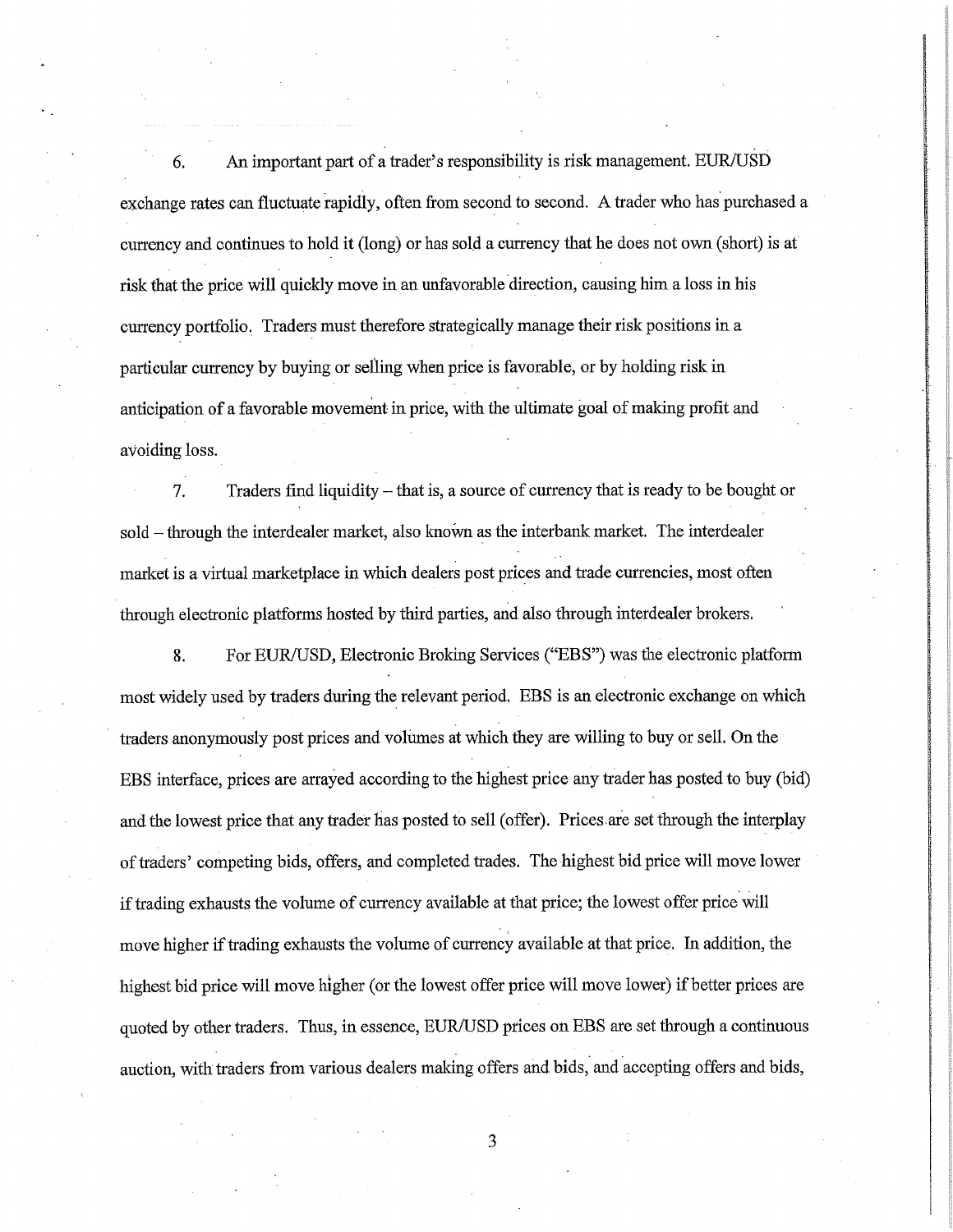in competition with one another, and generally establishing the best available exchange rate for a given currency pair in the FX Spot Market. In this continuous auction, individual actions taken by competing traders — to bid or not bid, to offer or not offer, to trade or not to trade, at certain times, and using certain tactics — can cause or contribute to a change in the exchange rate shown in the EBS interface, and thus may benefit, harm, or be neutral to a competing trader.

9. A currency fix serves as a momentary benchmark of the exchange rate for a given currency pair. A fix refers to a point in time at which the exchange rate between two currencies (the fix price or fix rate) is calculated and later published. Fix prices can be used in many ways, including as a point of reference for market participants who are monitoring the price of EUR/USD, or as an agreed-upon price for a currency trade that will take place at a future time.

10. During the period relevant to this Indictment, the two predominant fixes for EURJUSD were the European Central Bank fix occurring each trading day at 2:15 PM (CET) ("ECB Fix") and the World Markets/Reuters fix occurring each trading day at 4:00 PM (GMT) ("WMR Fix"). Although the EUR/USD fix rates for the ECB Fix and WMR Fix were calculated differently, both were based on real-time bidding, offering, and trading activity by traders competing on EBS.

11. Dealers often take orders from customers to buy or sell a currency at a price to be set at an upcoming fix ("fix orders"). The dealers' traders must manage the risk associated with fix orders, as with any other type of order, to make profit and avoid loss. However, unlike with respect to other types of orders, traders have advance knowledge of what their risk positions will be at a given fix, because traders are typically informed of the net amount of orders they will have to buy or sell a currency at the upcoming fix. As a result, traders are typically aware of whether it is financially advantageous to them for the fix price to be higher than the current price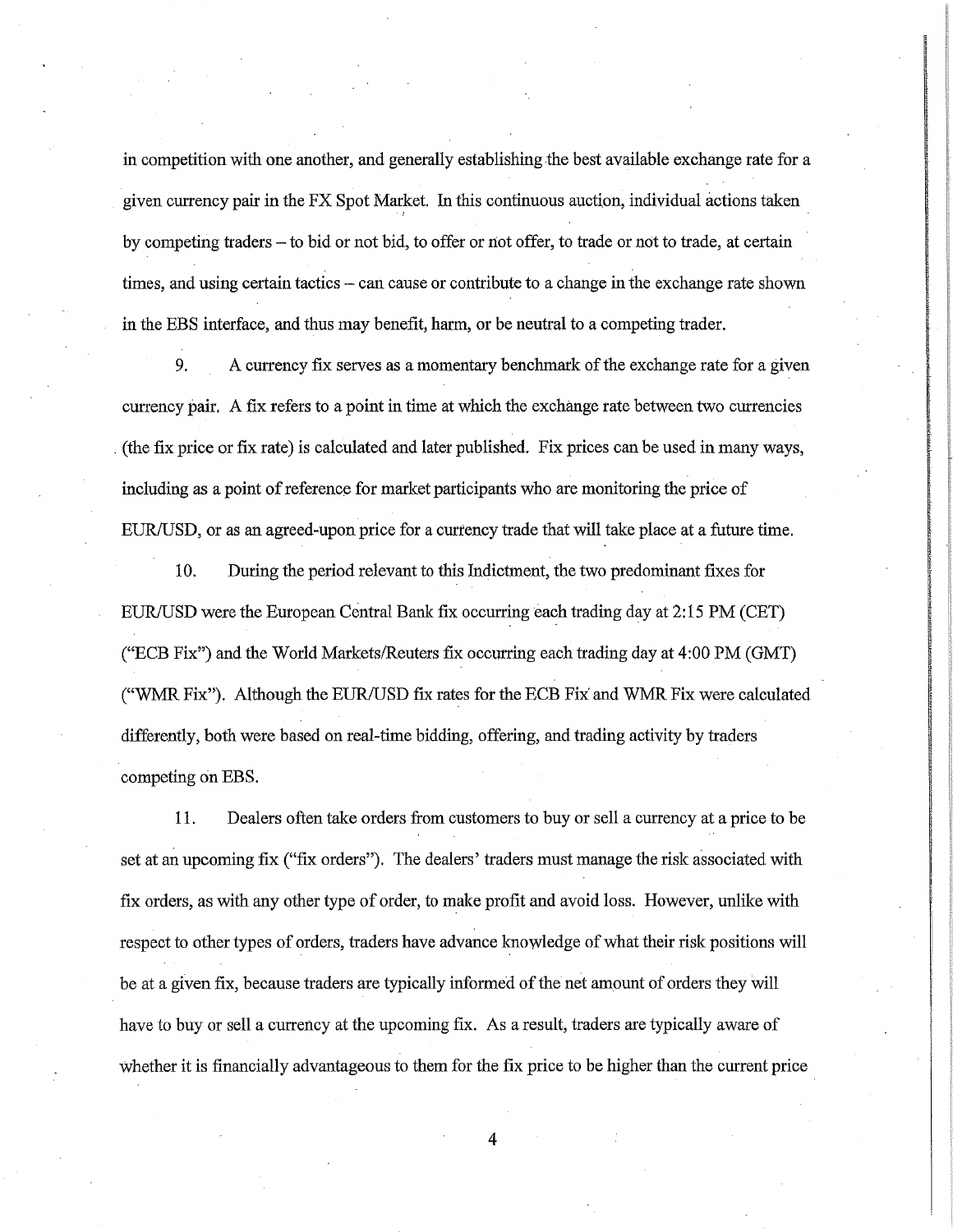(if the trader will be a net seller at the fix) or for the fix price to be lower than the current price (if the trader will be a net buyer at the fix). Traders may then bid/offer and trade in the interdealer market prior to the time of the fix in order to manage their risk, including by bidding/offering or trading in a manner contributing to the price moving higher or lower, and by positioning themselves to profit from an anticipated price movement by the fix time.

12. A substantial number of EUR/USD transactions are settled through a third-party settlement bank that is headquartered in New York, New York ("Settlement Bank"). The Settlement Bank maintains a matching and settlement system for member banks engaged in foreign exchange transactions. The USD portion of all foreign exchange transactions settled by the Settlement Bank flows in and out of its USD account at the Federal Reserve Bank of New York.

### **The Defendants**

13. From in or about 2004 through in or about 2010, defendant RICHARD USHER was employed as a EUR/USD trader by a dealer in the FX Spot Market that was an affiliate of The Royal Bank of Scotland plc. Beginning in or about 2009, in addition to his role as BUR/USD trader, USHER managed his employer's UK desk for the spot trading of eleven major currencies, with responsibility for supervising other FX spot traders. From in or about July 2010 through in or about October 2013, USHER was employed by a dealer in the FX Spot Market that •was an affiliate of JPMorgan Chase & Co. Beginning in or about December 2011, in addition to his role as EUR/USD trader, USHER was head of his employer's desk for FX spot trading in Emerging Markets in Europe and Asia, with responsibility for supervising approximately eight FX spot traders. In addition, beginning in or about May 2012, USHER was named a Managing Director.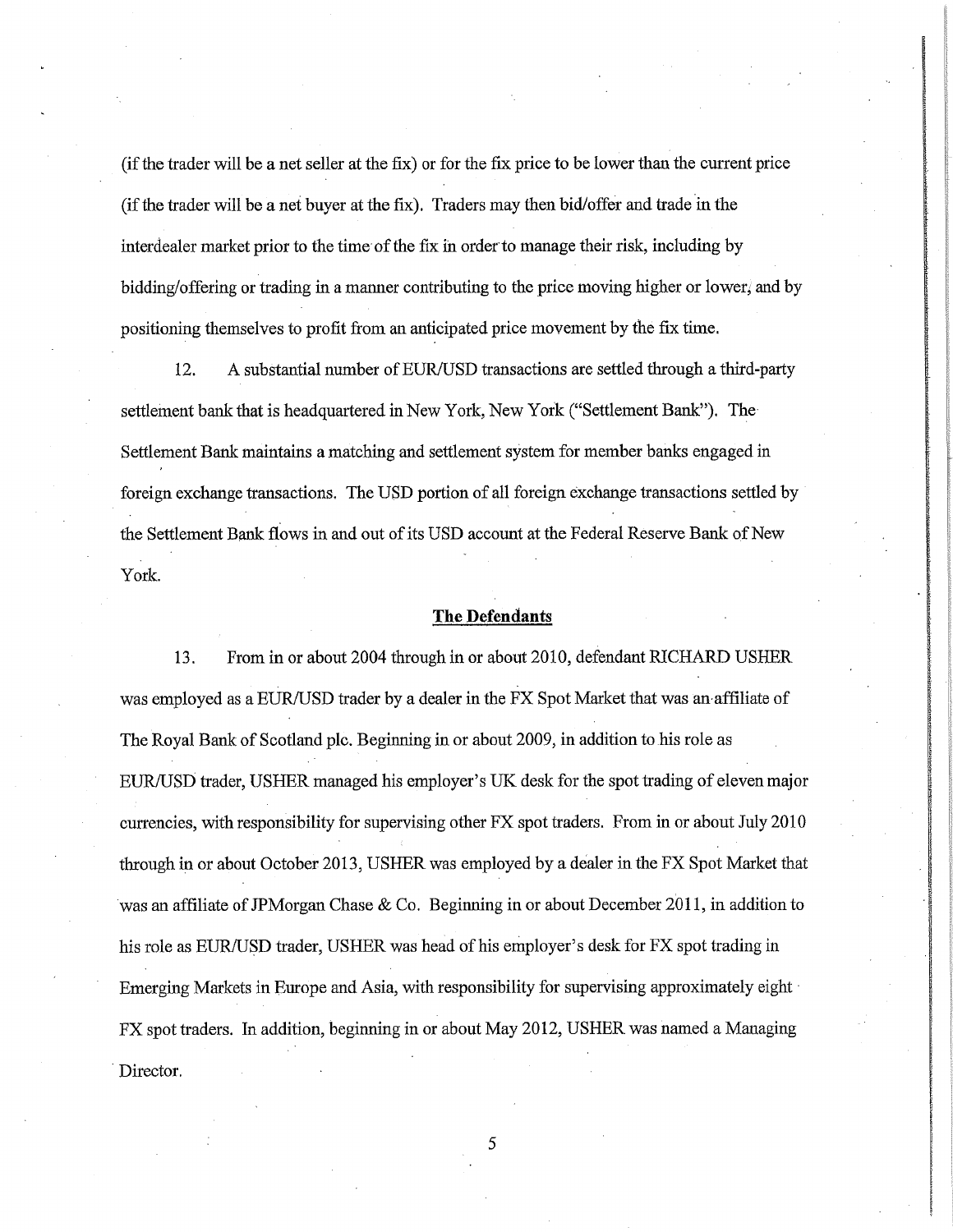14. From in or about 2001 through in or about January 2014, defendant ROHAN RAMCHANDANI was employed by a dealer in the FX Spot Market that was an affiliate of Citicorp, and became a EUR/USD trader in or about 2004. Beginning in or about March 2010, in addition to his role as EUR/USD trader, RAMCHANDANI was named Managing Director and head of his employer's spot trading of ten major currencies, with responsibility for supervising other FX spot traders.

15. From in our about September 2006 through in or about May 2015 (suspended as of November 2013), defendant CHRISTOPHER ASHTON was employed by a dealer in the FX Spot Market that was an affiliate of Barclays PLC, and became a EURJUSD trader in or about 2011. Beginning in or about May 2011, ASHTON became his employq's Co-Head of Spot FX in London, and shortly thereafter Head of Spot FX in London, with responsibility for supervising other FX spot traders.

16. Each of the banks that employed USHER, RAMCHANDANI, and ASHTON, as described in Paragraphs 13-15 above, as well as certain co-conspirators, was a member of the Settlement Bank at all times relevant to this Indictment. For those banks, the USD portion of EUR/USD transactions flowed in and out of U.S. Dollar foreign exchange accounts located in New York and Connecticut, regardless of whether those transactions were settled through the Settlement Bank,

17. Various corporations and individuals, not made defendants in this Indictment, participated as co-conspirators in the offense charged and performed acts and made statements in furtherance of it.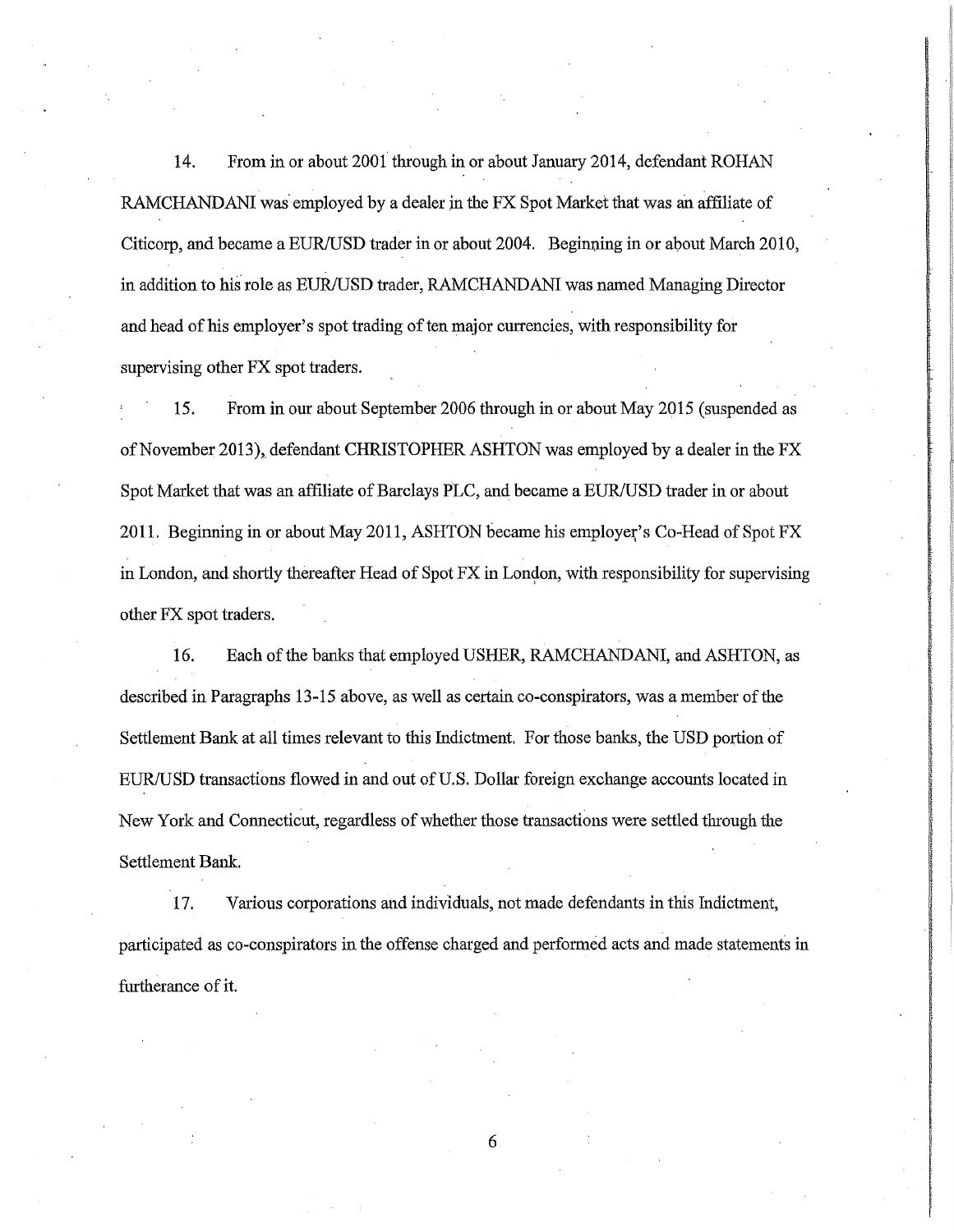## Description of the Offense

18. From at least as early as December 2007 and continuing at least through January 2013 (the "relevant period"), the exact dates being unknown to the Grand Jury, in the Southern District of New York and elsewhere, RICHARD USHER, ROHAN RAMCHANDANI, and CHRISTOPHER ASHTON (collectively, "Defendants"), and their co-conspirators, participated in a combination and conspiracy to suppress and eliminate competition for the purchase and sale of BUR/USD in the United States and elsewhere by fixing, stabilizing, maintaining, increasing, and decreasing the price of, and rigging bids and offers for, EUR/USD in the FX Spot Market. The combination and conspiracy engaged in by Defendants and their co-conspirators unreasonably restrained interstate and U.S. import trade and commerce in violation of Section 1 of the Sherman Act  $(15 \text{ U.S.C.} \S 1)$ .

19, RICHARD USHER knowingly joined and participated in the conspiracy from in or about December 2007.

20. ROHAN RAMCHANDANI knowingly joined and participated in the conspiracy from in or about December 2007,

21. CHRISTOPHER ASHTON knowingly joined and participated in the conspiracy from in or about December 2011.

22. The charged conspiracy consisted of a continuing agreement, understanding, and concert of action among Defendants and their co-conspirators, the substantial terms of which were to suppress and eliminate competition for the purchase and sale of EUR/USD in the United • States and elsewhere by fixing, stabilizing, maintaining, increasing, and decreasing the price of, and rigging bids and offers for, EUR/USD in the FX Spot Market. •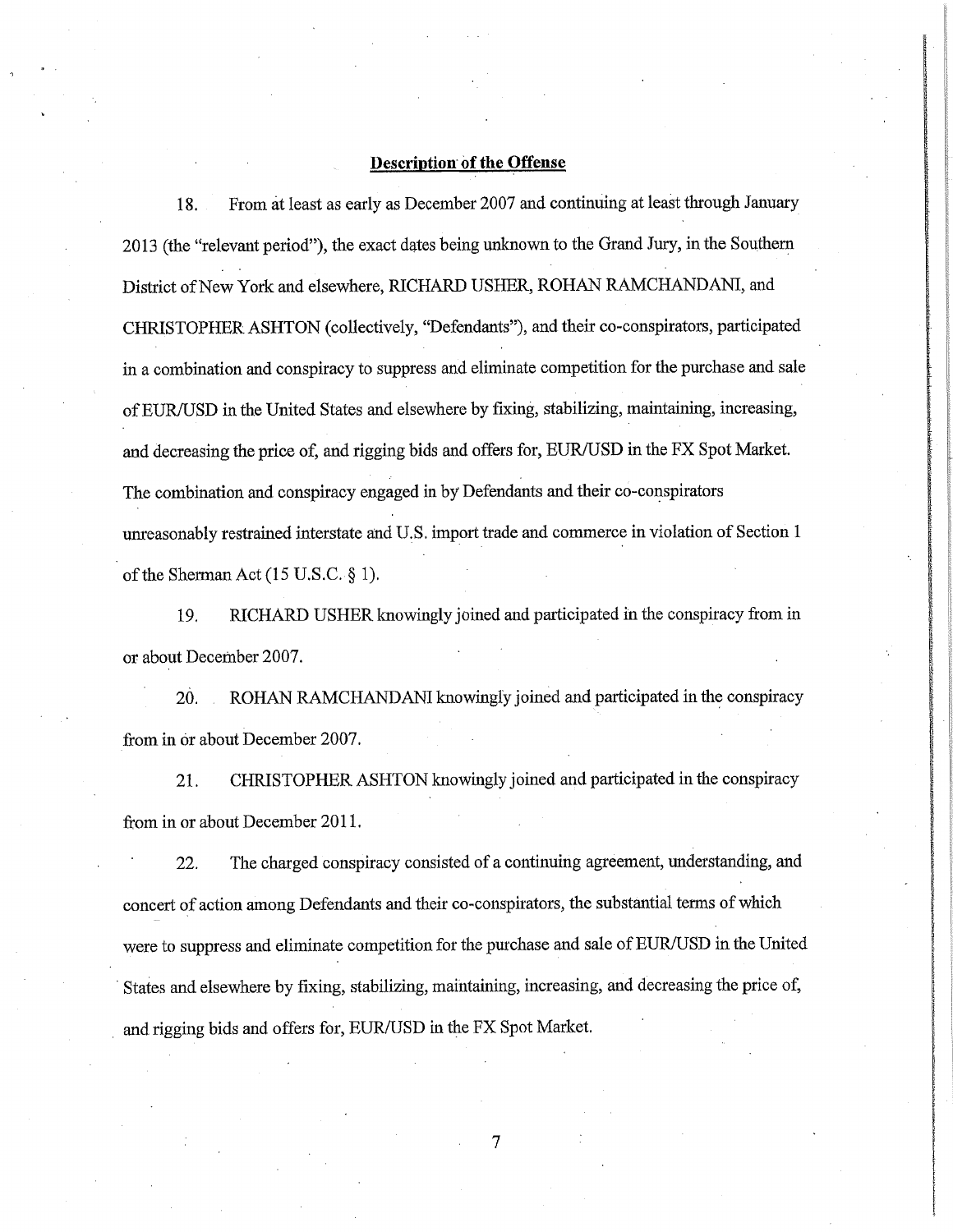## **Means and Methods of the Conspiracy**

23. For the purpose of forming and carrying out the charged combination and conspiracy, USHER, RAMCHANDANI and ASHTON, the Defendants, together with their coconspirators, did those things that they combined and conspired to do, including, among other things:

(a) participating in telephone calls and electronic messages, including engaging in near-daily conversations in a private electronic chat room, which the chat room participants, as well as others in the FX Spot Market, at times referred to as "The Cartel" or "The Mafia," and discussing, among other things, past, current, and future customer orders and trades; customer names; and risk positions;

(b) agreeing to suppress and eliminate competition in the FX Spot Market, including, at times, by refraining from trading against each other's interests and coordinating their bidding, offering, and trading as described in Paragraphs 23(c) and (d) below;

(c) coordinating their bidding, offering, and trading in certain instances, for the purpose of increasing, decreasing, maintaining, and stabilizing the price of EUR/USD, including by refraining from bidding, offering, and trading at certain times;

(d) coordinating their bidding, offering, and trading, including by refraining from bidding, offering, and trading, in and around the time of certain ECB and WMR fixes, for the purpose of increasing, decreasing, maintaining, and stabilizing the price of EUR/USD by the time of the fix, profiting from trading in and around the time of the fix, and avoiding or lessening any loss from trading in and around the time of the fix;

(e) filling customer orders at prices determined by such fix rates; and

(f) monitoring and enforcing the combination and conspiracy, set forth in Paragraph

8

18.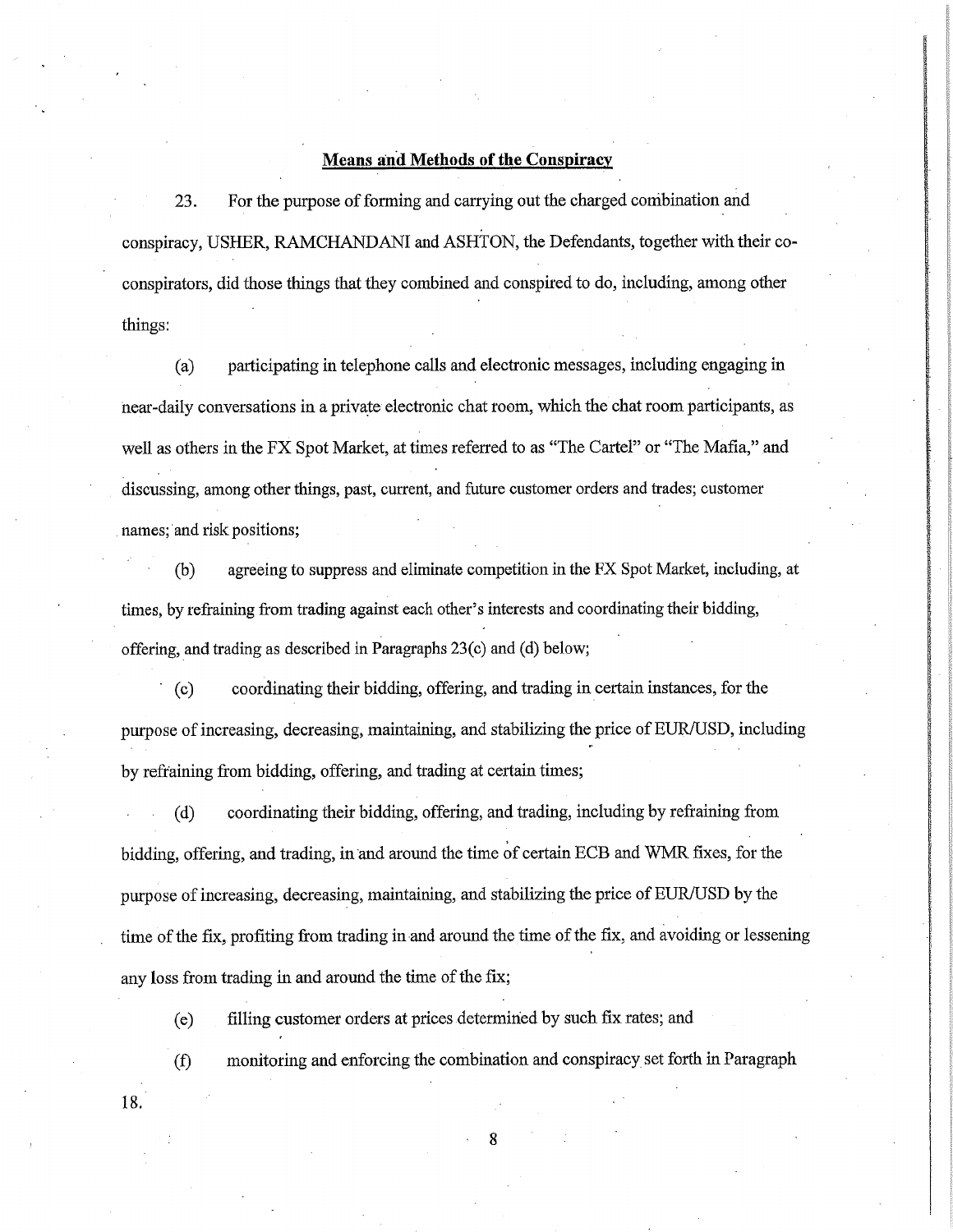#### Trade and Commerce

24. During the relevant period covered by this Indictment, Defendants and their coconspirators purchased, sold, and caused the transfer of Euros and U.S. Dollars in the United Kingdom, Switzerland, the United States, and elsewhere. The charged combination and conspiracy involved trade or commerce within the United States and U.S. import trade or commerce in EUR/USD transactions.

25. During the relevant period covered by this Indictment, the charged combination and conspiracy purchased, sold, and caused the transfer of substantial quantities of Euros and U.S. Dollars in a continuous and uninterrupted flow of interstate and U.S. import trade and commerce to counterparties located in various states in the United States from other states and foreign countries.

26. During the relevant period covered by this Indictment, a substantial number of EUR/USD transactions conducted by defendants and their co-conspirators were settled through the Settlement Bank in the United States.

27. The activities of the charged combination and conspiracy were within the flow of, and substantially affected, interstate and U.S. import trade and commerce. For example, during the relevant period covered by this Indictment, the USD portion of affected EUR/USD transactions:

(a) flowed in and out of USD accounts located in New York and Connecticut in interstate and U.S. import trade and commerce;

(b) moved in interstate commerce to and from counterparties located in various U.S. states other than the U.S, states in which the USD accounts were located; and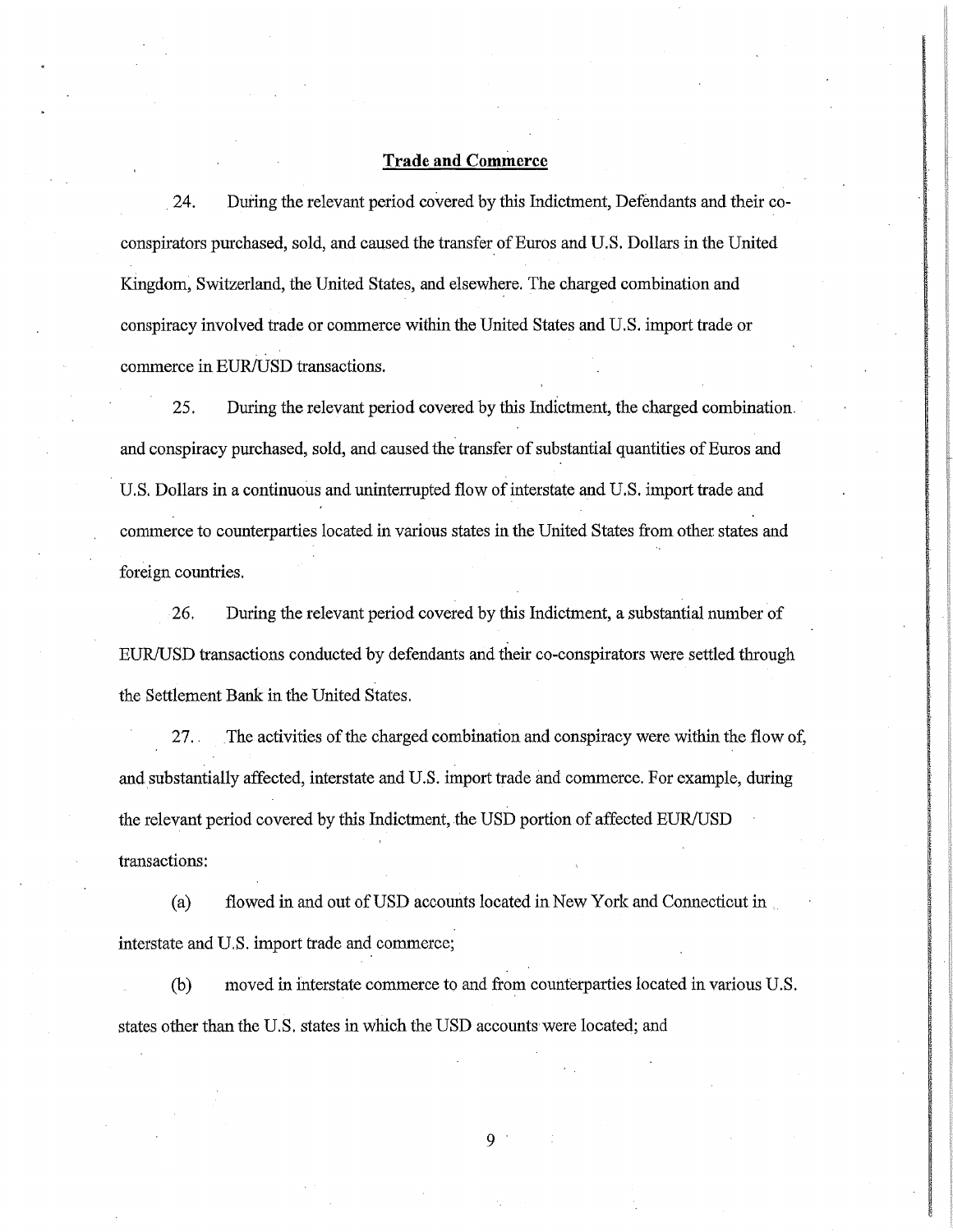(c) flowed in and out of the Settlement Bank's USD account at the Federal Reserve Bank of New York in interstate and U.S. import trade and commerce.

28. The charged combination and conspiracy had a direct, substantial, and reasonably foreseeable effect on interstate and U.S. import trade or commerce in EUR/USD transactions, and that effect, in part, gives rise to this charge. The charged combination and conspiracy had a substantial and intended effect in the United States on EUR/USD transactions. For example, the charged combination and conspiracy purchased, sold, and caused the transfer of substantial quantities of Euros and U.S. Dollars to and from counterparties in the United States in interstate and U.S. import trade and commerce, including purchases, sales, and transfers at the ECB and WMR fix prices. The charged combination and conspiracy affected prices for EUR/USD as set by ECB and WMR Fixes, at which counterpatties in the United States purchased and sold U.S. Dollars,

**ALL IN VIOLATION OF TITLE 15, UNITED STATES CODE, SECTION 1** 

**A TRUE BILL** 

GRAND JURY FOREPERSON

Dated:  $\int$  /  $\int$  / 7